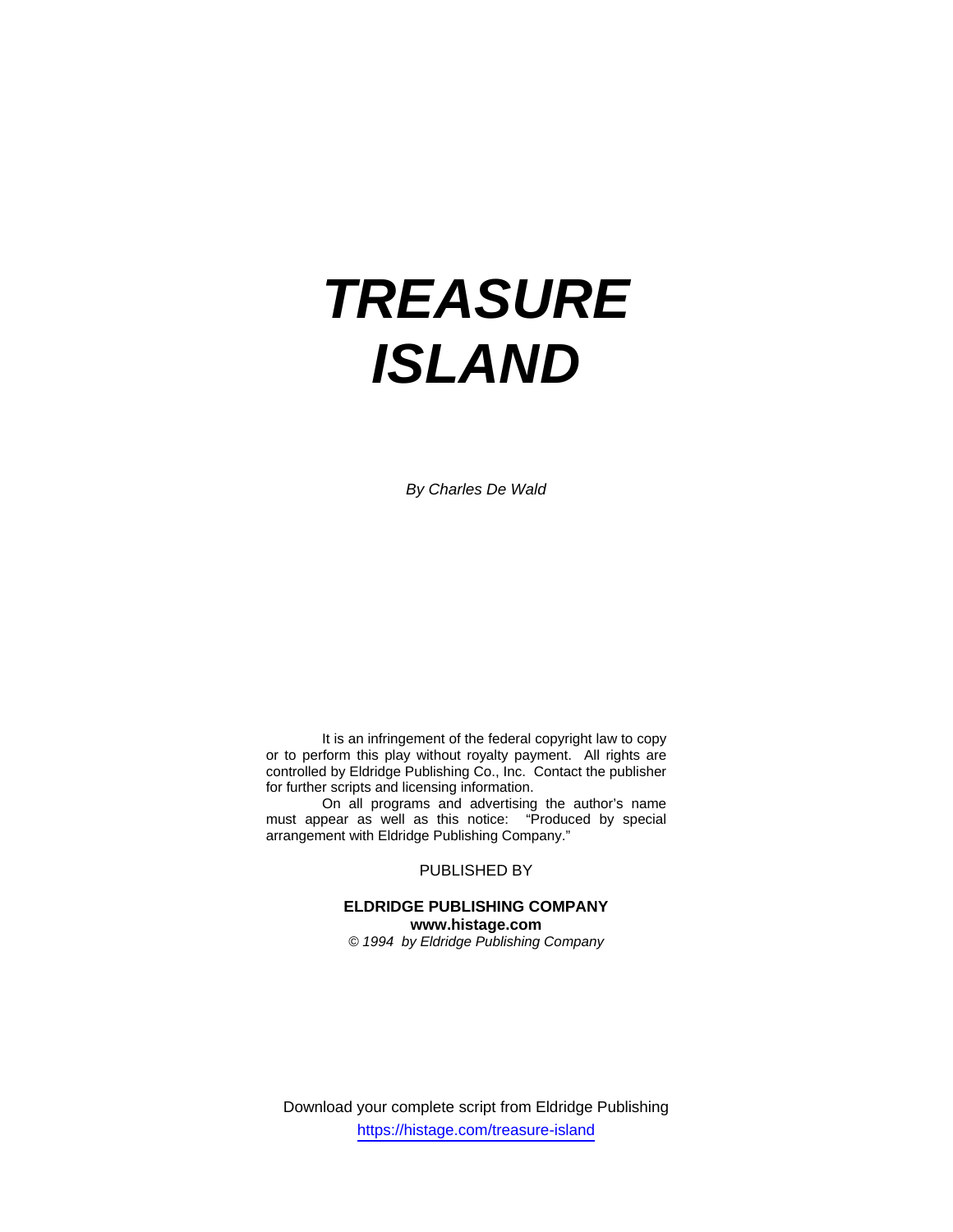#### *Treasure Island -2-*

### **STORY OF THE PLAY**

This re-creation of Robert Louis Stevenson's well-loved adventure classic will delight audiences of all ages. During a birthday celebration at the Admiral Benbow Inn, a crusty pirate named Billy Bones is killed by another pirate. When young Jim Hawkins discovers that Billy Bones had a treasure map, the adventure is on.

Enlisting the aid of a sea captain named Smollette, Jim, along with the Squire, the Doctor and others hire a group of sailors to help them with the difficult sea voyage to Treasure Island. Of course, some of the sailors they hire turn out to be Long John Silver and his band of pirates who have plans to mutiny and steal the treasure for themselves.

During the voyage, however, Jim Hawkins and Long John Silver become friends. Mrs. Hawkins, Jim's mother, also takes a liking to the wooden-legged Silver. Jim eventually finds out about the pirates' plot and alerts the others.

After arriving at Treasure Island, the pirates nonetheless leave the adventurers to fend for themselves on board ship as they embark to the island in search of the treasure.

With the help of a castaway named Ben Gunn and a group of islanders, however, the pirates are finally defeated in battle and the treasure is recovered by Jim and his friends. Mrs. Hawkins decides to reform Long John Silver and the pirates are left on the island.

With double casting, easy costumes, simple settings and staging, this adventure classic can easily be taken on tour.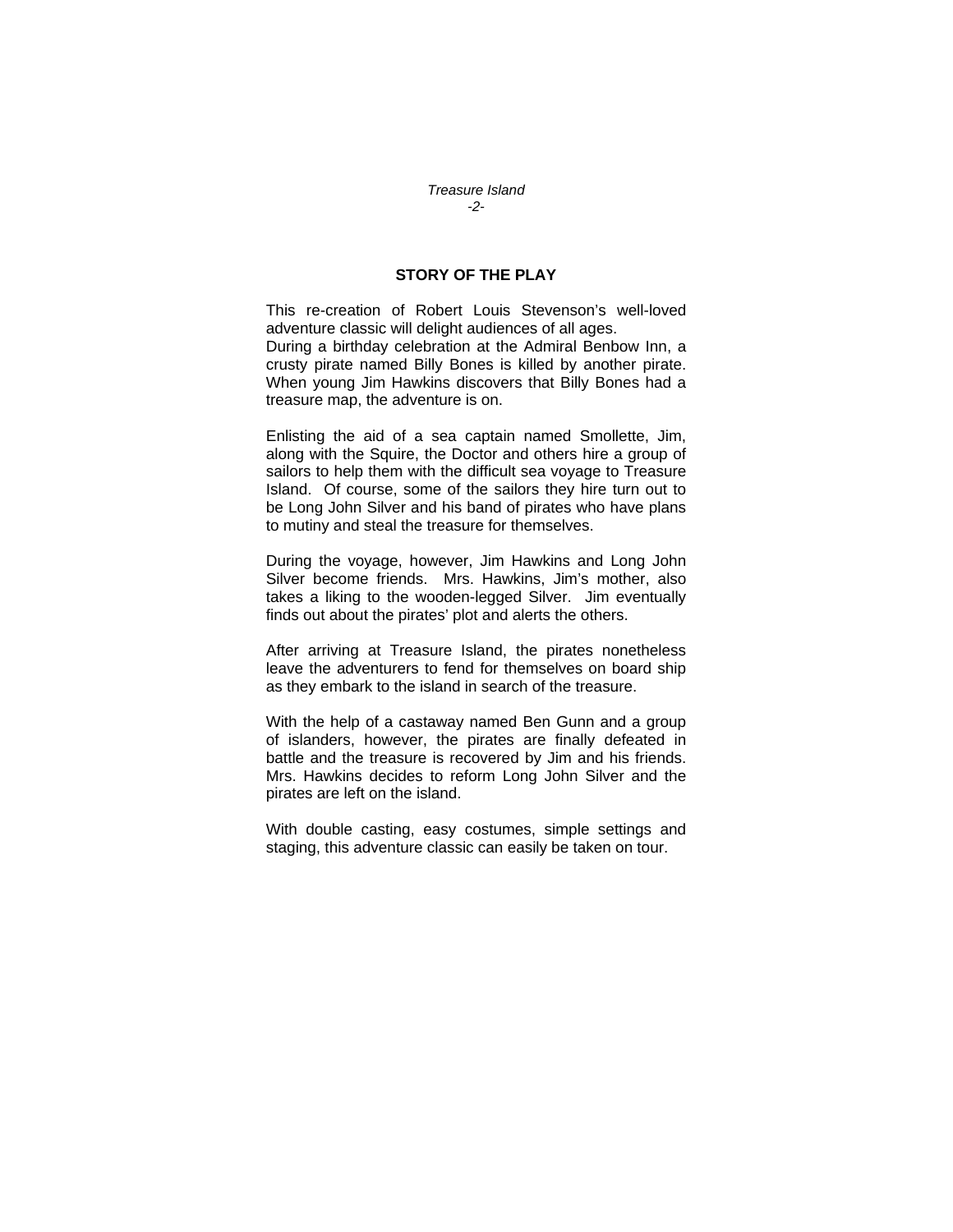*Treasure Island -3-* 

## **CAST OF CHARACTERS**

*(Flexible cast 10m, 7w; extras; or with doubling 8 m, 4w, extras)* 

**JIM HAWKINS:** Young man who discovers the map and overhears the pirates. **MRS. HAWKINS:** Jim Hawkin's mother. **SERVING GIRL:** At the Benbow Inn. **TOWNSWOMAN #1:** At the birthday party. **TOWNSWOMAN #2:** Another. **LONG JOHN SILVER:** Leader of pirates, has a wooden leg. **DR. LIVESEY:** Physician and magistrate. **SQUIRE TRELAWNEY:** Good friend of Dr. Livesey. **BLACK DOG:** Pirate who kills Billy Bones. **BILLY BONES:** Pirate with treasure map. **MORGAN:** Right hand to Long John. **ISRAEL:** Assistant to Long John. **BONNIE DOON:** Woman pirate. **CAPTAIN SMOLLETTE:** Captain of the Hispanola. **BEN GUNN:** Castaway on the island. **QUEEN MAHI-MAHI:** Queen of the natives. **PRINCESS HALANI:** Queen's daughter. **ISLANDERS** *(Any number.)***:**Inhabitants of Treasure Island. **PIRATES** *(Any number.)***:**Scoundrels of the open sea. **SAILORS** *(Any number)***:**Crew of the Hispanola.

**DOUBLING POSSIBLE:** Black Dog and Billy Bones can double as pirates or sailors or Ben Gunn. Serving Girl and Townswomen can double as islanders or Bonnie Doon, Queen, and Princess.

**Playing Time:** About 40 minutes.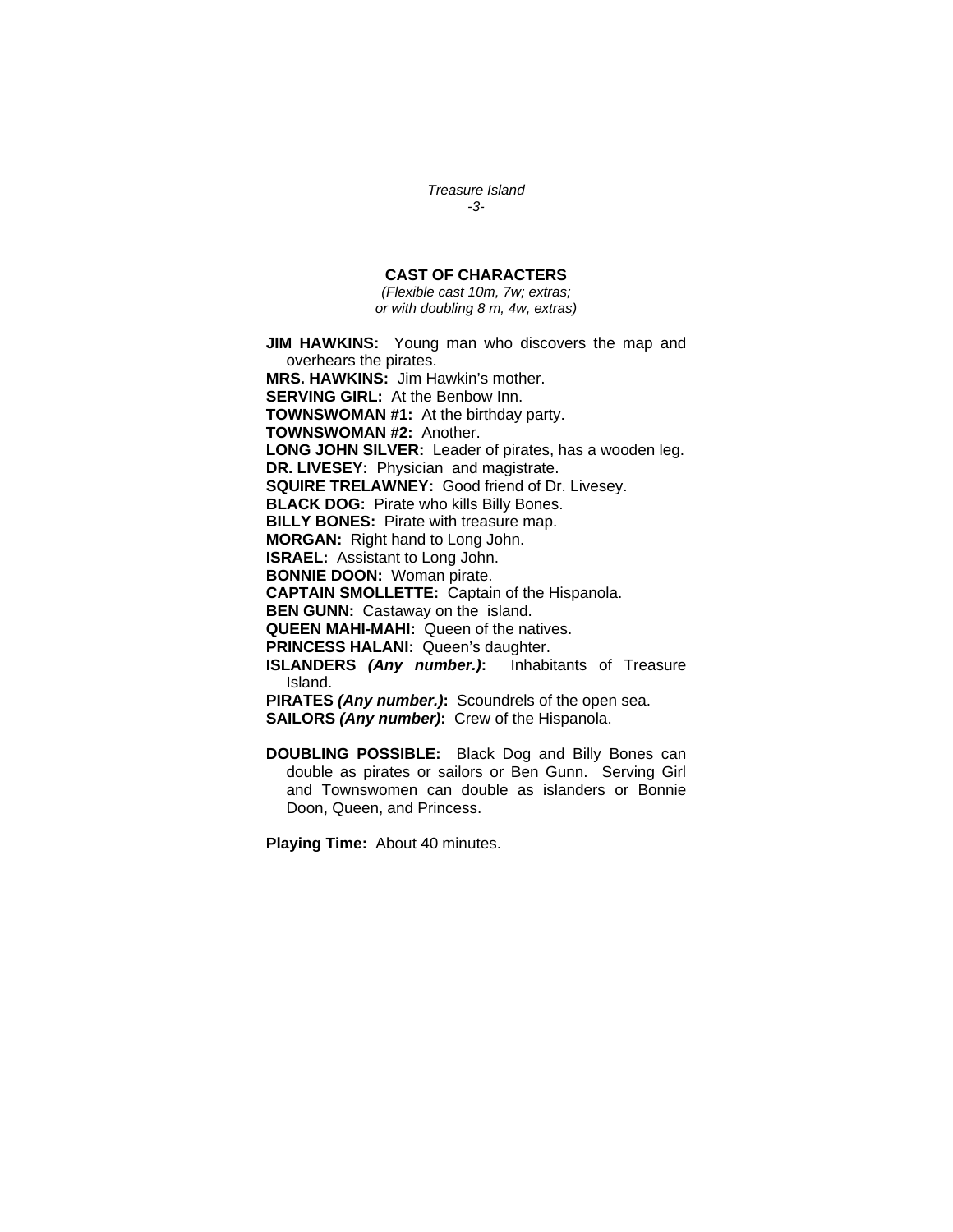#### *Treasure Island -4-*

## **SYNOPSIS**

**Scene 1:** Admiral Benbow Inn, early 1800s England.

**Scene 2:** The docks at Bristol, several weeks later.

**Scene 3:** On board the Hispanola, a few days later.

**Scene 4:** On the Hispanola, weeks later at sea.

**Scene 5:** On the Hispanola, several days later.

**Scene 6:** On Treasure Island.

**Scene 7:** Back on the Hispanola, some time later.

**Scene 8:** On Treasure Island, later that day.

**Scene 9:** On Treasure Island, later that day.

#### **COSTUMES**

All of the townspeople should wear simple clothes reflective of 1800s, i.e. Empire dresses, suits with tails, ascots, vests, and top hats. Serving girl wears a peasant dress with apron. All pirates wear typical pirate garb - bandannas on their heads, vests, and cutoffs. Long John Silver has a wooden leg that can be disguised under his pant leg and Morgan wears an eye patch. Sailors can wear white pants and shirts with sailors' hats while the Captain wears a fancier uniform and an admiral's hat. Ben Gunn wears torn and ragged clothes and may have a long beard. The islanders should have grass skirts and halter tops or floral wraparounds. Queen and Princess also each wear a crown of flowers.

#### **PROPS**

Birthday cake, mugs, sea chest containing treasure map, swords and knives for pirates, brooms and mops for sailors, spears and cups of water for islanders.

#### **SCENERY**

Tables, benches, banners for inn; ropes and pilings for a dock; suggestion of a large mast or sails, wheel, anchor, and other nautical items for ship; large barrel; palm trees and other large plants for island setting.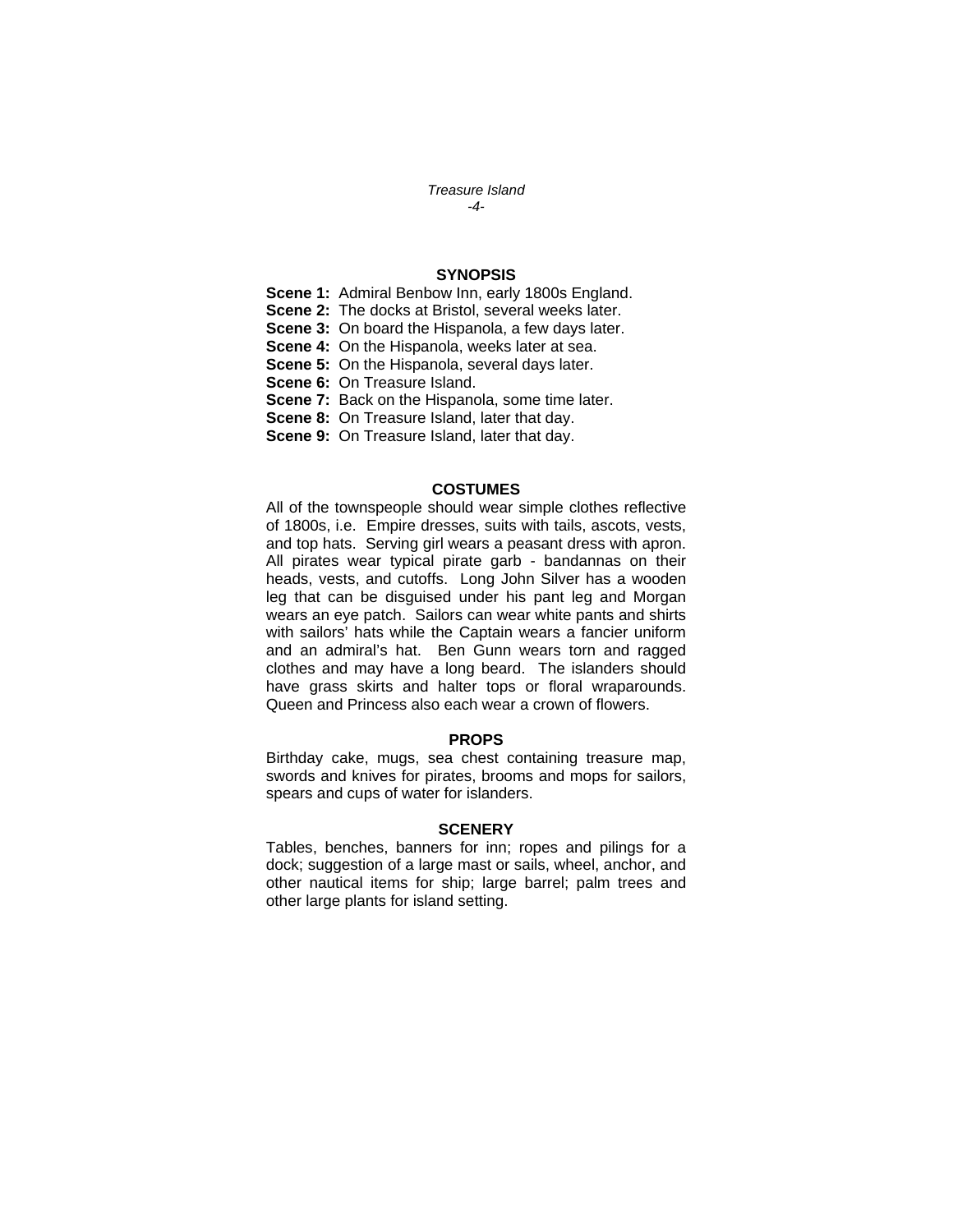#### *Treasure Island -5-*

#### **Scene 1 Admiral Benbow Inn**

*(AT RISE: LIGHTS come up on a group of tables and benches that are spread around the stage. A large flag and other decorations identify the setting as an upper class inn of the middle 1800s. PEOPLE are sitting around the tables. JIM HAWKINS, MRS. HAWKINS, and the SQUIRE are at a table CS. The other people watch them as Jim and Mrs. Hawkins hug.)* 

- JIM: Happy birthday, Mother. Upon my word, I hope this is the best birthday party ever.
- MRS. HAWKINS: Thank you, Jim and all my friends, for being here to celebrate with me today. This is truly the happiest birthday I can remember.
- SERVING GIRL: *(Enters SR carrying a cake and goes to JIM and MRS. HAWKINS CS.)* Here, Mrs. Hawkins. You must not forget the cake. Jim baked it all by himself.
- JIM: Well, of course, I baked it myself. A boy can do anything a girl can do.
- SERVING GIRL: Well, I don't know about that. My mother told me ... *(BILLY BONES enters DSR. He carries a small sea chest with him.)* Who is that strange man coming through the gate?
- SQUIRE: Looks to be a seafaring man, I would say.
- SERVING GIRL: Aye, and a dangerous one by the cut of him.
- WOMAN #2: Maybe even a buccaneer.
- WOMAN #1: He looks absolutely frightful.
- WOMAN #2: What could he ever want here?
- BILLY BONES: Avast, mate. Who be the proprietor of this here inn? I be needin' a berth so as I can drop anchor for awhile and rest these salty bones.
- JIM: Upon my word, sir, since my father died, I, Jim Hawkins, have been master of the Benbow Inn and, beggin' your pardon, I have a fine room ...
- BILLY BONES: With a view of the road?
- JIM: A great view, I must say.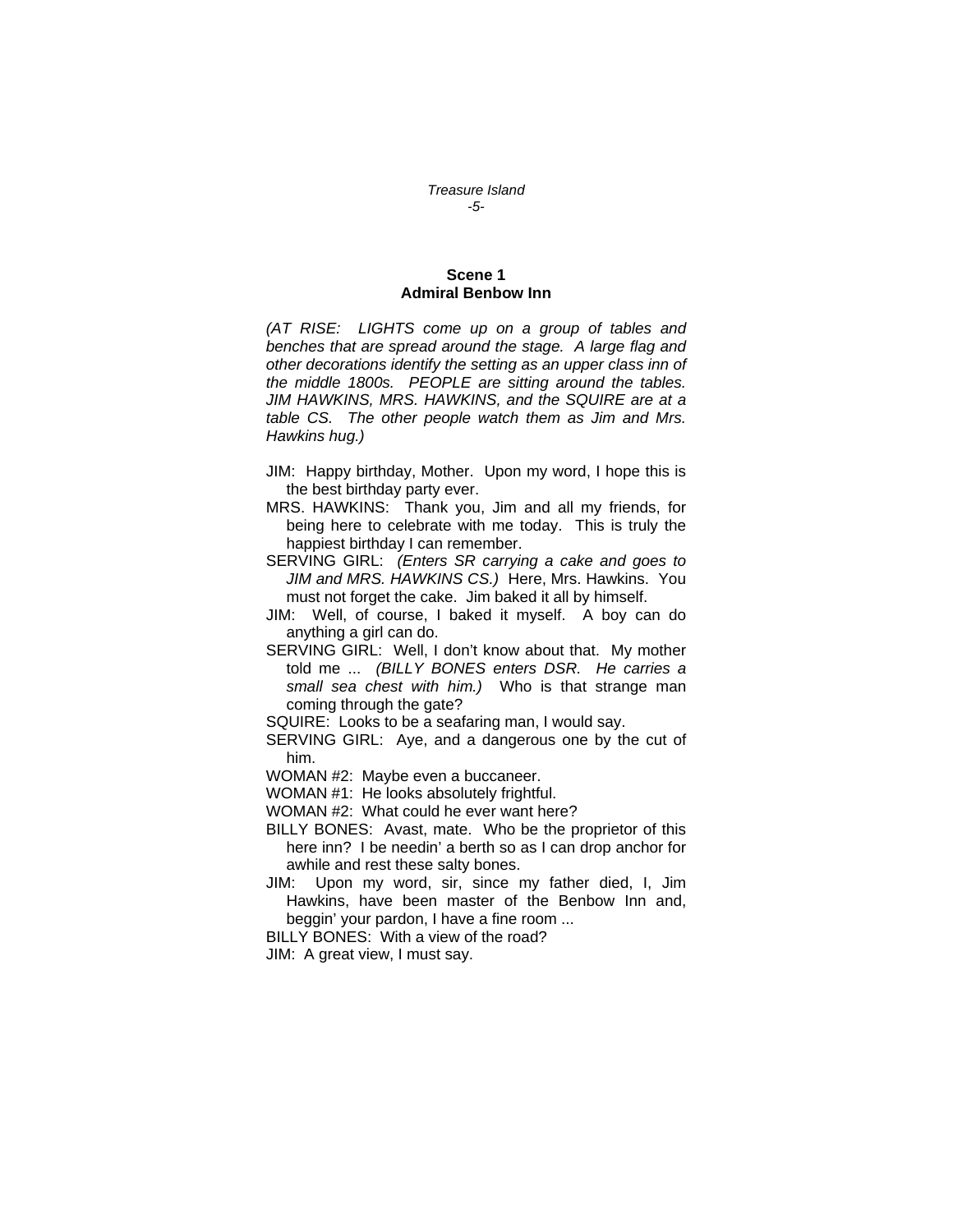#### *Treasure Island -6-*

BILLY BONES: I'm for it then. Shiver me timbers! *(Looking around.)* What a collection of beauteous women and strapping young buckos we have here! Are we having us a party? Yes, says I, by the looks of it.

JIM: My mother's birthday party. You're quite right, Mister - ?

- BILLY BONES: *(Crossing CS to JIM.)* Mr. Bones, boy. Billy Bones. But just call me Bill, or captain, if it pleases you. Now fetch me a flagon of rum so I can join in the celebration. *(SERVING GIRL gets mugs for SILVER and others.)* Rum all around, me boy, we will all drink to the occasion. For genteel, am I. Not like other men of the sea be I. No, they be not genteel like me. Why, I could tell you tales that would make your blood run cold. I remember the time on the Spanish Main when ...
- WOMAN #1: Well, Mrs. Hawkins…
- WOMAN #2: Yes, I think we should be going …
- WOMAN #1: Yes, we should be going.

*(The TWO WOMEN start out SL, only to be stopped by BILLY'S voice.)* 

BILLY BONES: Belay that! Sit still and drink.

*(HE gulps down his drink as the TWO WOMEN sit down. Enter LIVESEY DSR.)* 

MRS. HAWKINS: Welcome, Dr. Livesey.

- LIVESEY: I am glad to be here. The weather outside has taken a decided turn for the worst and, indeed, there's a terrible storm building in the north.
- BILLY BONES: Stow that chatter below decks and join in the party!
- LIVESEY: Are you addressing me, sir? For if you are, I can see by the look of you that, if you continue to consume rum the way you do, the world will soon be rid of a really wretched scoundrel.